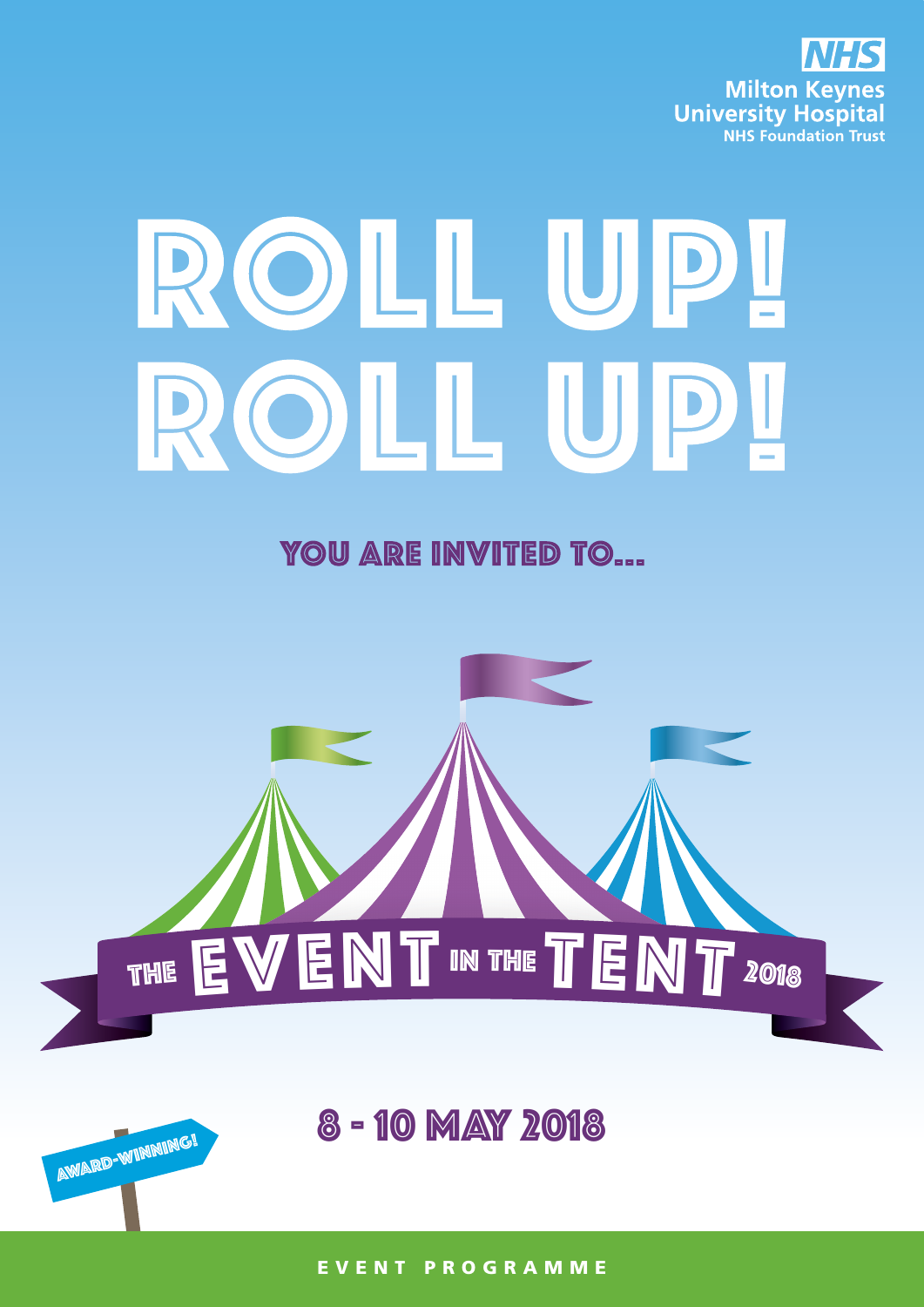

# I am delighted to say that our flagship staff engagement event - the Event in the Tent - is back for a second year!

The event proved hugely successful last year, with over 1,000 members of staff from across the organisation coming through the doors of the marquee to learn, share and network. The feedback we received from you during those three days of last year has helped to make service improvements, launch new initiatives and improve the way in which we communicate with each other – all of which contribute to a better experience for staff as well as patients.

With the NHS turning 70 this year – officially on Thursday 5 July – there will be a continuous link to this historic birthday throughout the Event in the Tent 2018. Our three days, hosted from Tuesday 8 May to Thursday 10 May, will be themed around three areas that the Trust has identified as being vital to the future success of the organisation.

Day one will begin with a theme around the past, looking at how we can learn from what we have achieved, and what could be done differently, to deliver better, safer care in the future. On Wednesday we see the return of the hugely popular health and wellbeing fair which will be at the centre of a day focussing on improving and developing staff and patient experience. Finally we finish with the future and looking at innovation, with a particular focus on some of the excellent research that is currently ongoing at MKUH. This day will further explore what health and social care may look like in the years to come.

Feedback from you, our staff, has helped to shape the agenda for the event and I would encourage you all to try and attend at least one session over the three days. All sessions are open to all staff and it will be a fun and interactive environment where we can co-develop plans to shape the future of our hospital. Please do speak to your line managers to make sure attendance can be managed appropriately.

This event is dedicated to you so we would love to know what your views are both during and after the event. If you have any feedback, please let one of the event team know.

I look forward to seeing you there.

# Professor Joe Harrison

Chief Executive Officer Milton Keynes University Hospital NHS Foundation Trust





Kindly supported by

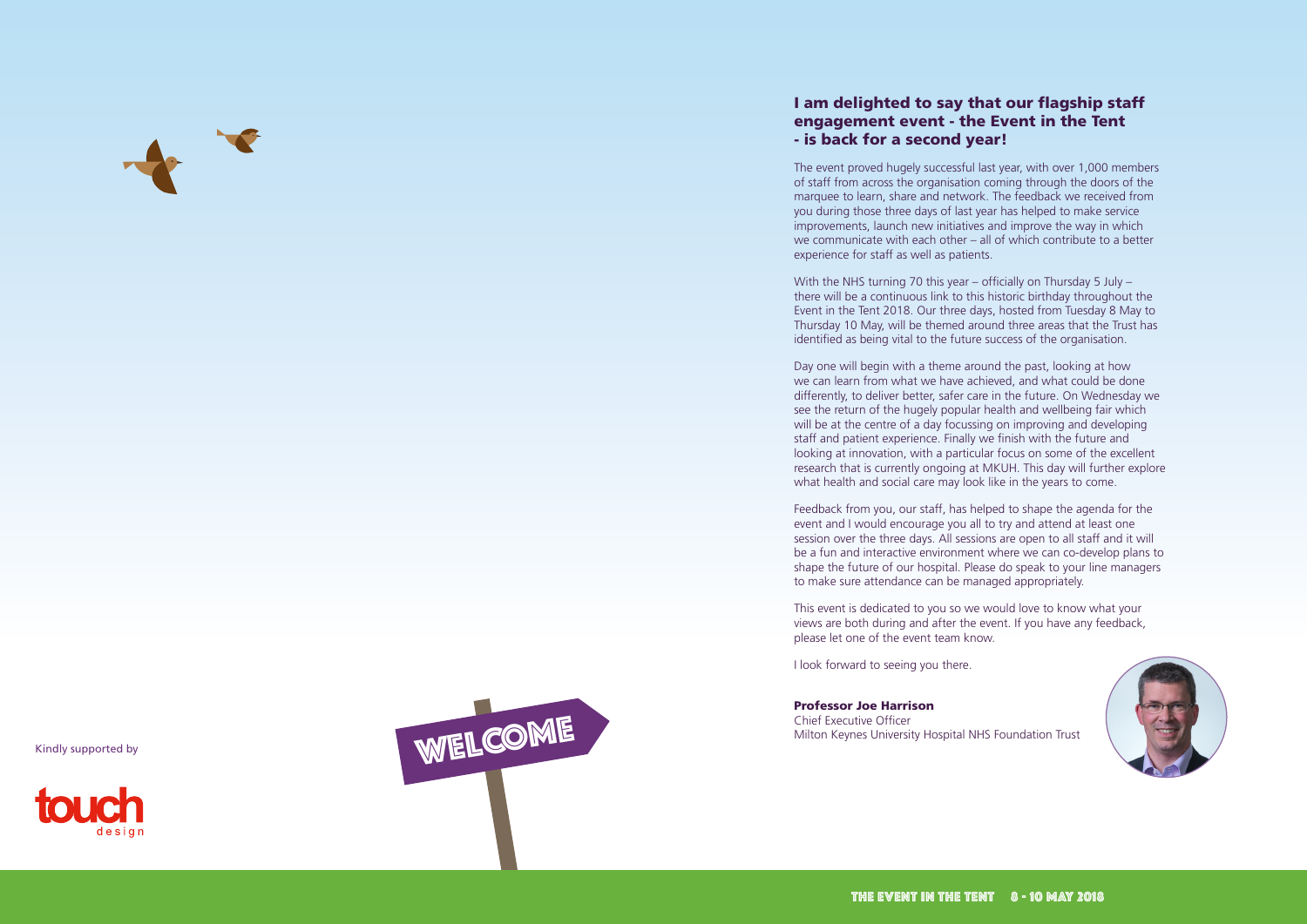# JENNI MIDDLETON Editor of the Nursing Times

Jenni Middleton is editor of Nursing Times, the voice of the nursing community, and the UK's leading source of nursing news and best practice. The brand campaigns for nurses regularly, and its Speak Out Safely Campaign encourages healthcare professionals and organisations to subscribe publicly to the principles of encouraging raising concerns.

Since joining the title, Jenni has launched studentnursingtimes.net, an online subscription package for student nurses and The Student Nursing Times Awards. She has steered Nursing Times to three Online Media Awards, one British Media Award, a Professional Publishers' Association New Talent Award, and two British Society of Magazine Editors' Awards. She has been named Editor of the Year at the Medical Journalists' Association awards in 2015, and in 2016 was the British Society of Magazine Editors' Awards Editor of the Year and the PPA Awards Editor of the Year.

Jenni has worked in publishing since 1994 and been an editor for nearly 20 years, having edited titles as diverse as Polymers Paint Colour Journal, Product Finishing, Retail Jeweller, PC Magazine and Professional Beauty.

She has a degree in English and American Literature from The University of Warwick. Jenni is an Honorary Doctor of Health Science at Anglia Ruskin University and a trustee of the Queen's Nursing Institute.

# Dr Ron Daniels CEO of the UK Sepsis Trust

# **CHRIS POINTON** Co-founder of #hellomynameis

Ron is Chief Executive and one of the founders of the Trust. He developed his passion for improving systems for Sepsis during his role as a Consultant in Critical Care and Anaesthesia, and his parallel role as CEO of the Global Sepsis Alliance. He is a recognised world expert in sepsis and lectures internationally.

Ron's philosophy is that 'I won't rest until patients with sepsis are dealt with as quickly and reliably as patients with heart attacks or stroke, every time'. Ron initiated the development of the UK Sepsis Trust when it became clear that to achieve this required not only education, but also engagement.

# **MARTIN BROMILEY**

Martin is an experienced pilot, working as a Captain for a major UK airline.

In 2005, Martin's wife died as a result of problems encountered during what should have been a routine operation at a local healthcare provider. Elaine died here at Milton Keynes Hospital. An independent review of Elaine's death identified many issues involving human factors which contributed to the chain of events that day. The science of human factors is well understood and established in aviation and other safety critical industries. In healthcare, it continues to be embedded.

# DR MICHAEL FARQUHAR Consultant in Sleep Medicine at Evelina London

Dr Michael Farquhar trained in general paediatrics, respiratory medicine and sleep medicine at the Royal Hospital for Sick Children (Glasgow), Nottingham Children's Hospital, The Children's Hospital at Westmead (Sydney), Sydney Children's Hospital and Great Ormond Street Hospital (London).

In his session Martin will look at the science of human factors, improving human performance and the critical role of learning, rather than blaming, when things go wrong.

Martin has made a very significant contribution to healthcare safety around the country as a result of his work since Elaine's sad death. This is the first time that Martin has spoken of events, and of his work, in Milton Keynes. We are very grateful to him for doing so.

Chris is the co-founder of #hellomynameis campaign which he started with his wife Dr Kate Granger, the geriatrician, author and NHS patient who sadly passed away in July 2016 due to a rare form of incurable cancer. Kate led the "Hello my name is…" campaign, which drew on her own encounters as a patient. Encouraged by Chris to "stop whinging and do something" after discussing it with him, she did exactly this, and ended up becoming the face of a compassionate care campaign that changed the world.

Chris now continues the work that they started across the world giving talks on his and Kate's journey along with the birth and subsequent journey of #hellomynameis.

# Our key-note speakers

**We are privileged to be able to host a range of high quality speakers to share with you their insights and expertise in their respective fields. Find out more about each of our key-note speakers below.**

# The Mental Health Hospital Liaison team

The Mental Health Hospital Liaison (MHHL) team are the single point of contact for MKUH in referring any patients with mental health concerns and work closely with clinicians to avoid exclusion of patients with a mental health problem.

The team provides enhanced access to assessment and intervention for people with mental health difficulties in the emergency department and across all hospital wards. Their aim is to deliver the service in the least restrictive and disruptive manner possible.

The MHHL team provide a specialist 24/7 service to meet the needs of patients. They aim to assess referrals from A&E within 1-hour and provide a 4-hour response to a number of identified acute wards, with all other referrals providing a 24-hour response.

In addition, the team provide training to promote overall mental health awareness in an effort to improve knowledge and confidence for staff supporting those with mental health difficulties.

Dr Farquhar has been a consultant in sleep medicine at Evelina London since 2012. He works in both the general and hypersomnia clinics, and the diagnostics sleep study service. He also works with other departments to assist colleagues in caring for children experiencing sleep difficulties due to complex medical issues.

Dr Farquhar is further involved in educating healthcare professionals on the importance of sleep, with a focus on sleep for staff working night shifts.

Dr Farquhar is a member of the Royal College of Paediatrics and Child Health, The British Paediatric Sleep Association, the British Sleep Society, the European Sleep Research Society and the British Paediatric Respiratory Society.



# Val Woods Chief Operating Officer of the CRN Thames Valley and South Midlands

Val Woods was appointed as Chief Operating Officer in April 2014, and is responsible for the leadership and oversight of the work of the Clinical Research Network Thames Valley and South Midlands. She was Senior Manager of the Thames Valley Comprehensive Local Research Network from 2009-2014.

Val is a Chartered Accountant and spent most of her early career in senior roles in the private sector. She became involved in the NHS through her appointments as a Non-Executive, firstly with the Oxfordshire Ambulance Service and then as a member on the inaugural Board of South Central Ambulance Service where she chaired the audit committee.

# Geoff Snelson Director of Strategy and Futures at Milton Keynes Council

Geoff has worked at Milton Keynes Council since 1998. His role embraces the promotion of Milton Keynes to external audiences and investors and major projects to secure the long-term success of the city – the fastest growing economy and place in the UK. He leads the MK Futures 2050 programme that is delivering a new long-term vision and strategy for the city's growth.

A key project is the creation of MK:U - a new technology university in the city centre. Geoff also leads MK:Smart 2.0 – an internationally prominent smart city collaboration with a strong focus on innovation and citizen engagement. Projects include a city data hub and internet of things network plus low carbon and intelligent mobility, including the UK Autodrive project that is introducing autonomous transport services to the city.

Geoff chairs the Directors' Group of the Fast Growth Cities Network and the User Panel of the What Works Centre for Local Economic Growth. He is a member of the Advisory Board of the World Broadband Alliance and was expert advisor on smart cities for the TCPA & UK Embassy Urbanisation Roadshow to China (November 2016).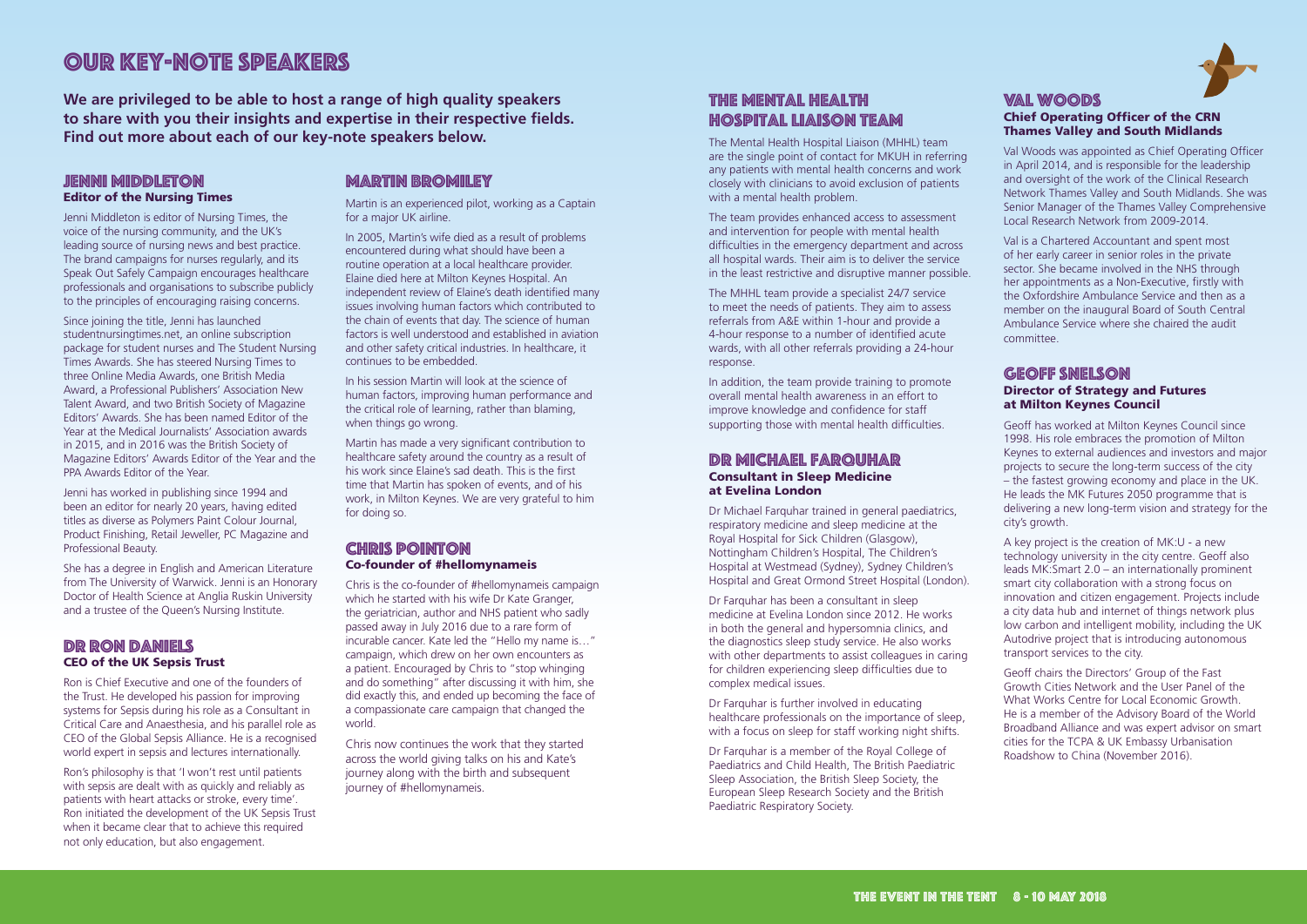



#### **TIME**

09.00 – 09.30

#### **ACTIVITY**

#### Welcome

Welcome to Event in the Tent 2018! Our vision for MKUH now and in the future - a culture of care, compassion and collaboration. Breakfast included

#### SPEAKER/HOST

Joe Harrison, CEO and Simon Lloyd, Chairman

BOOKING

Book online: [eitt2-intro.eventbrite.co.uk](http://eitt2-intro.eventbrite.co.uk)

. . . . . . . . . . . . . . . . . . .

#### TIME

09.45 - 10.30

#### **ACTIVITY**

#### 'I am not just a nurse'

Our first fantastic external speaker is Editor of the Nursing Times Jenni Middleton. Join Jenni as she looks at the role of nursing staff in the NHS and how nurses can shape, influence and change organisations.

# SPEAKER/HOST

Jenni Middleton, Editor of the Nursing Times

#### **BOOKING**

Book online: [jenni-middleton-importanceofnursing.](http://jenni-middleton-importanceofnursing.eventbrite.co.uk) [eventbrite.co.uk](http://jenni-middleton-importanceofnursing.eventbrite.co.uk)

#### TIME

10.45 - 11.15

# **ACTIVITY**

#### Our strategy, vision and values

If you're interested in the new buildings and facilities springing up over the hospital site now and in the future - this is the session for you! Come along and find out more, and take a look at our virtual reality fly-over of the hospital

Having a shared purpose and direction is really important to the success of #TeamMKUH. This session is all about what you've told us and how we have shaped that into a vision, set of values and a strategy we can all recognise and get behind. Come along and find out what's next on our hospital's exciting improvement journey.

#### SPEAKER/HOST

Joe Harrison, CEO

#### BOOKING

Book online: [visions-and-values.eventbrite.co.uk](http://visions-and-values.eventbrite.co.uk)

# . . . . . . . . . . . . . . . . . .

# TIME

## 11.30 - 12.15

## **ACTIVITY**

#### Understanding Sepsis - spotting the signs before it's too late

The CEO of the UK Sepsis Trust Dr Ron Daniels will deliver a presentation on how to better identify, understand and treat sepsis to improve care and outcomes. Dr Daniels has used a variety of tools and techniques in sepsis identification, treatment and care and will be showcasing these during the presentation.

#### SPEAKER/HOST

Dr Ron Daniels, UK Sepsis Trust

#### **BOOKING**

Book online: [ron-daniels.eventbrite.co.uk](http://ron-daniels.eventbrite.co.uk)

# TIME

#### 14.30 - 15.00

#### **ACTIVITY**

#### Bricks and mortar - building the hospital of the future

#### SPEAKER/HOST

John Blakesely, Phil Eagles and Malcolm Ormond

# **BOOKING**

Book online: [estates-developments.eventbrite.co.uk](http://estates-developments.eventbrite.co.uk)

. . . . . . . . . . . . . . . . . . .

TIME

15.15 - 16.00

## Our strategy, vision and values

Having a shared purpose and direction is really important to the success of #TeamMKUH. This session is all about what you've told us and how we have shaped that into a vision, set of values and a strategy we can all recognise and get behind. Come along and find out what's next on our hospital's exciting improvement journey.

# SPEAKER/HOST

Joe Harrison, CEO

# **BOOKING**

Book online:

[visions-and-values-2.eventbrite.co.uk](http://visions-and-values-2.eventbrite.co.uk)

# TIME

#### 12.45 - 13.30

#### **ACTIVITY**

#### Turning learning into action: A patient's story

In his session Martin will look at the science of human factors, improving human performance and the critical role of learning, rather than blaming, when things go wrong.

Martin has made a very significant contribution to healthcare safety around the country as a result of his work since Elaine's sad death. This is the first time that Martin has spoken of events, and of his work, in Milton Keynes. We are very grateful to him for doing so.

#### SPEAKER/HOST

Martin Bromiley

#### **BOOKING**

Book online: [martin-bromiley.eventbrite.co.uk](http://martin-bromiley.eventbrite.co.uk)

#### TIME

. . . . . . . . . . . . . . . . . .

13.45 - 14.15

#### **ACTIVITY**

#### Understanding Sepsis - spotting the signs before it's too late

The CEO of the UK Sepsis Trust Dr Ron Daniels will deliver a presentation on how to better identify, understand and treat sepsis to improve care and outcomes. Dr Daniels has used a variety of tools and techniques in sepsis identification, treatment and care and will be showcasing these during the presentation.

#### SPEAKER/HOST

Dr Ron Daniels, UK Sepsis Trust

# **BOOKING**

Book online: [ron-daniels-2.eventbrite.co.uk](http://ron-daniels-2.eventbrite.co.uk)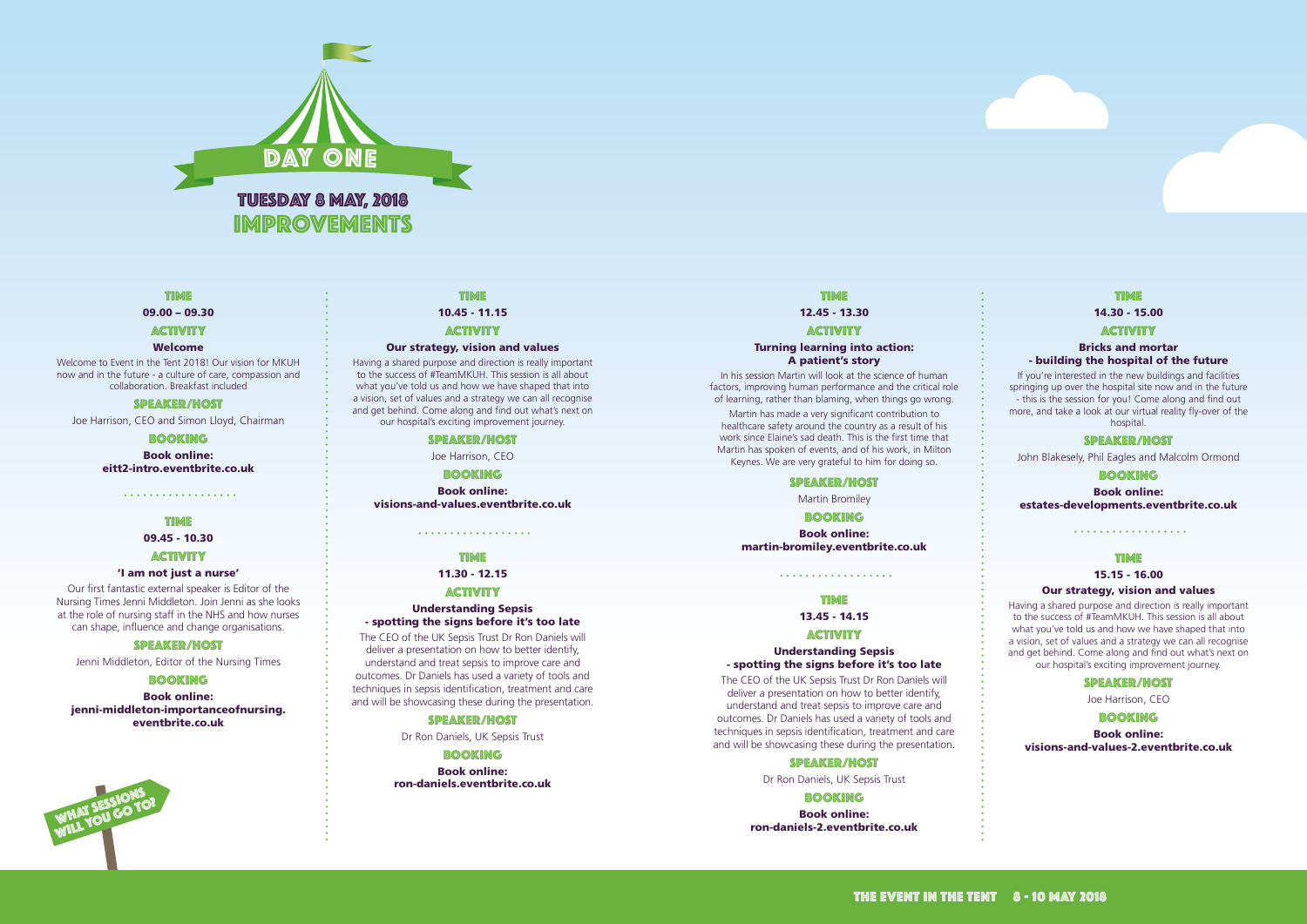

09.30 - 10.30

#### **ACTIVITY**

#### How #Hellomynameis changed the way the NHS approaches patient experience

The brilliant, multi-awarding winning #hellomynameis campaign was established in 2013 and we are delighted to be joined by co-founder of the campaign Chris Pointon. Chris will be talking about the importance of #hellomynameis and the impact it has had on patients, as well as the exciting next steps planned for the campaign.

#### SPEAKER/HOST

Chris Pointon

#### **BOOKING**

[hellomynameis-chris.eventbrite.co.uk](http://hellomynameis-chris.eventbrite.co.uk)

. . . . . . . . . . . . . . . . . .

# TIME

#### 10.45 - 11.15

#### **ACTIVITY**

#### What is mental health and how to improve mental wellbeing

TIME 18.30 - 19.30 **ACTIVITY** 

Mental health is a subject that we need to find ways to talk more openly about. Dr Sharon Lord from the Central and North West London Trust will be sharing her views on breaking the stigma surrounding mental health and giving her tips and techniques on dealing with stress.

#### SPEAKER/HOST

Dr Sharon Lord, Central and North West London NHS FT and the Mental Health Hospital Liaison team

#### **BOOKING**

[positive-mindfulness.eventbrite.co.uk](http://positive-mindfulness.eventbrite.co.uk) 

# TIME

#### 17.30 - 18.15

# **ACTIVITY**

7.45 - 8.30 **ACTIVITY** 

## Afternoon Yoga

Another opportunity to try out our yoga class hosted by our 1Life instructor. If you were unable to start the day with our morning session, why not try finishing your day in a calm and comfortable environment? This session is ideal for all staff who want to find new ways to relax.

# **BOOKING**

Book online: [afternoon-yoga.eventbrite.co.uk](http://afternoon-yoga.eventbrite.co.uk)

. . . . . . . . . . . . . . . . . .

# Get involved in the #TeamMKUH choir!

Fancy joning a choir? Well now's your chance! A scratch choir - in other words, a community choir put together from scratch in one day! Whether you are an experienced singer, or if you just want to try something different, come down, join in and lend your voice to the #TeamMKUH scratch choir!

> NO NEED TO BOOK. JUST TURN UP!

#### SPEAKER/HOST

Arts for Health MK

#### **BOOKING**

No booking required – just turn up!

#### TIME

06.30 - 07.15

#### **ACTIVITY**

#### Morning Yoga

Rise and shine with a morning yoga class, hosted by our 1Life instructor. Start your day with some relaxation, testing both your mind and body. No matter what your role, this is the perfect way to start your day.

#### **BOOKING**

[morning-yoga.eventbrite.co.uk](http://morning-yoga.eventbrite.co.uk)

. . . . . . . . . . . . . . . . . . .

# TIME

# Crafts and breakfast

Art is a fantastic way to relax, unwind and get in touch with your creative side. The Arts for Health team invite you to join them for a breakfast crafts session where you have the opportunity to make your own coaster and channel your inner Picasso! Breakfast included

#### SPEAKER/HOST

Arts for Health MK

#### **BOOKING**

[arts-for-health.eventbrite.co.uk](http://arts-for-health.eventbrite.co.uk)

#### **TIME**

#### Health and Wellbeing Fair

Come down to our marquee to get involved in our Health and Wellbeing fair. A number of our departments, as well as external organisations, will be hosting stands to showcase what we are doing to improve staff health and wellbeing at MKUH. There will also be lots of freebies and giveaways to get your hands on!

#### TIME

. . . . . . . . . . . . . . . . . .

15.45 - 16.30

#### **ACTIVITY**

#### What did you say? What staff and patients are telling us about MKUH and what we should be doing about it

# TIME 12.00 - 15.00 **ACTIVITY** JUST TURN UP!

We spend a lot of time asking for feedback on MKUH as an employer and a place to be treated and cared for. But do we know what staff and patients are really telling us about our hospital? And what should we be doing about it?

If you're passionate about improving staff and patient experience - this is the session for you.

# SPEAKER/HOST

Lisa Knight, Chief Nurse, Ogechi Emeadi, Director of Workforce, Kate Jarman, Director of Corporate Affairs

#### **BOOKING**

[staff-and-patient-survey.eventbrite.co.uk](http://staff-and-patient-survey.eventbrite.co.uk)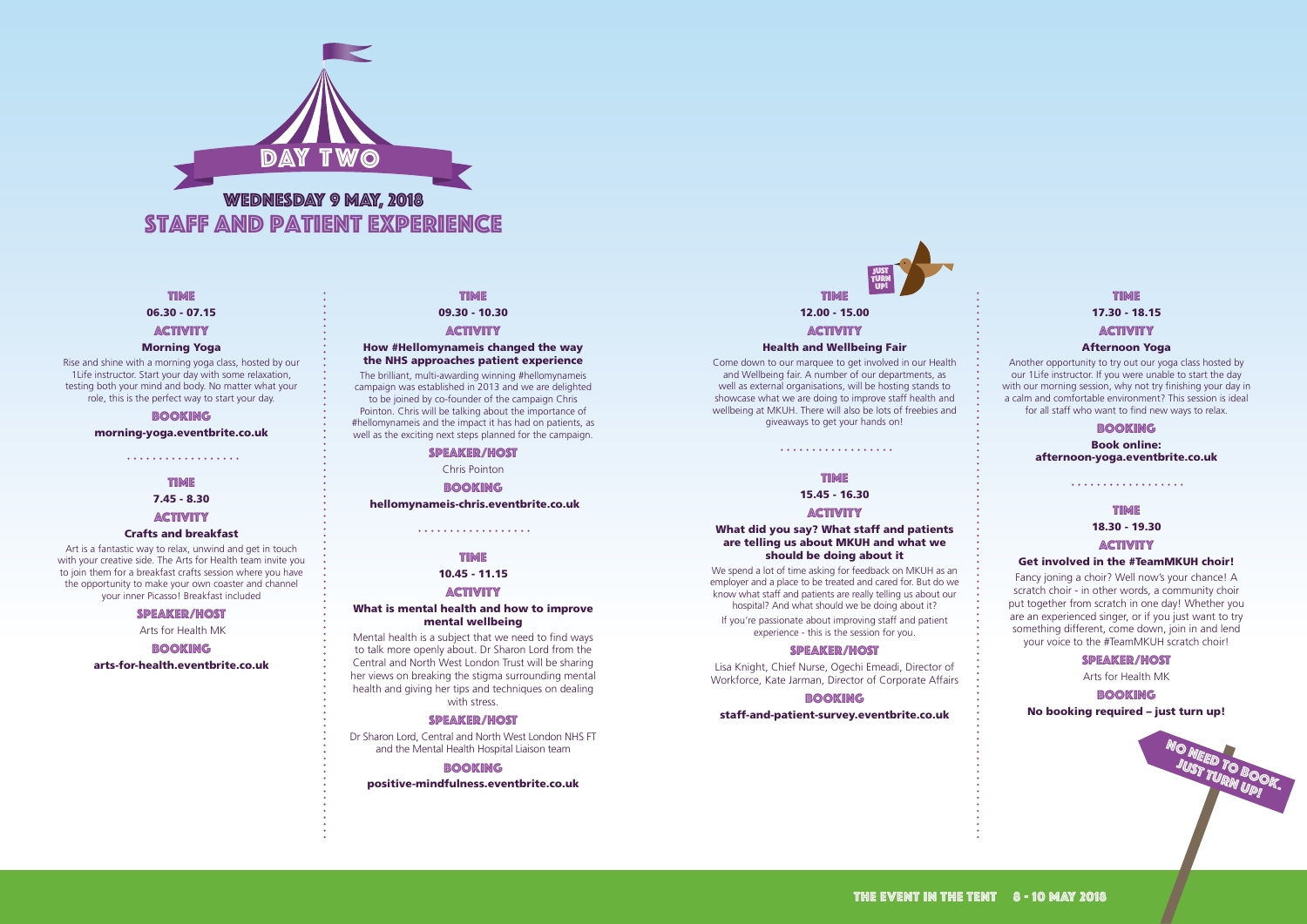

# TIME

10.00 - 10.45

#### **ACTIVITY**

#### Research and Development at MKUH and beyond

Research and Development is a key area that the Trust is investing in so that we can offer more opportunities for our patients to participate in the latest studies. Together with our CEO Joe Harrison, Val Woods, Chief Operating Officer of the CRN Thames Valley and South Midlands gives her views on what R&D is doing for patients in the Thames Valley region, both now and in the future.

#### SPEAKER/HOST

Val Woods, Chief Operating Officer of the CRN Thames Valley and South Midlands

#### BOOKING

Book online: [research-and-development.eventbrite.co.uk](http://research-and-development.eventbrite.co.uk)

. . . . . . . . . . . . . . . . . .

# **TIME**

# 11.00 – 11.45

#### **ACTIVITY**

#### Patient Research Ambassadors - What they do and how you can get involved

For Research and Development to be successful, patients are needed to participate in trials. Come along to hear from some of our Patient Research Ambassadors (PARs) to find out why they chose to get involved in research, and how you can do the same.

#### SPEAKER/HOST

- TIME
- 17.30 19.00
- **ACTIVITY**

Patient Research Ambassadors, National Institute of Health Research

#### **BOOKING**

Book online: [research-ambassadors.eventbrite.co.uk](http://research-ambassadors.eventbrite.co.uk)



#### Smart Cities, the future of Milton Keynes

Milton Keynes has long been referred to as a 'smart city' but what does that actually mean? Geoff Snelson, Director of Strategy at Milton Keynes Council, outlines the plans that are in progress for the city's development to 2050 and how new technology and innovation will help make Milton Keynes the place to be for individuals and businesses in the future.

#### SPEAKER/HOST

Geoff Snelson, Director of Strategy and Futures at MK Council

#### **BOOKING**

Book online: [smart-city-mk.eventbrite.co.uk](http://smart-city-mk.eventbrite.co.uk)

. . . . . . . . . . . . . . . . . .

#### **TIME**

15.15 - 16.00

#### **ACTIVITY**

#### Wearable technology

Our very own Consultant Cardiologist Dr Attila Kardos explores the research into wearable technologies and whether they really do make a difference to your health. From Fitbits to Virtual Reality head sets, the future is already here.

#### SPEAKER/HOST

Attila Kardos

# **BOOKING**

Book online: [wearable-technology-healthcare.](http://wearable-technology-healthcare.eventbrite.co.uk) [eventbrite.co.uk](http://wearable-technology-healthcare.eventbrite.co.uk)

. . . . . . . . . . . . . . . . . .



Charity Quiz

# **BOOKING**

Book online: [charity-quiz.eventbrite.co.uk](http://charity-quiz.eventbrite.co.uk)

TIME

08.00 - 08.45

#### **ACTIVITY**

Supporting the BMA's campaign to improve fatigue management and increase the awareness around the importance of sleep

Dr Michael Farquhar has spent the last decade researching the importance of sleep on human performance. In this session, he discusses some of the findings of this research and outlines how we, as individuals and an organisation, can be more aware of fatigue management.

Breakfast included!

#### SPEAKER/HOST

Dr Michael Farquhar

#### BOOKING

Book online: [fatigue-management.eventbrite.co.uk](http://fatigue-management.eventbrite.co.uk)

. . . . . . . . . . . . . . . . . . .

TIME

09.00 - 09.45

#### **ACTIVITY**

#### All you need to know about our latest technological advancement 'eCARE' ahead of go-live

Our new digital record system eCARE goes live on Friday 18 May. This is your opportunity to find out more about the benefits of eCARE and what the system looks like and how it operates. This session is also your chance to meet some of the eCARE team and ask any questions that you may have.

#### SPEAKER/HOST

Caroline Hutton, Director of Clinical Services and Debbie Phillips, Chief Clinical Information Officer

#### **BOOKING**

[ecare-at-mkuh.eventbrite.co.uk](http://ecare-at-mkuh.eventbrite.co.uk)

12.00 - 13.00

#### **ACTIVITY**

#### Lunch and quiz Meet the research team, drop in session Lunch included!

This is your opportunity to come and meet the Research and Development team from MKUH, as well as some of the regional team from the National Institute of Health Research. Pop down for some lunch and find out what is currently ongoing in our region.

# TIME

. . . . . . . . . . . . . . . . . . .

13.15 - 14.00

#### **ACTIVITY**

#### Super-sniffers: How specially trained dogs are helping to detect breast cancer and Parkinson's Disease



MKUH has worked closely with the charity Medical Detection Dogs over the last two years in a study using specially trained dogs to detect urological cancer. Since then the research has evolved significantly and the dogs are now being trained to spot breast cancer and Parkinson's Disease. Come and hear more about these innovative trials and meet the amazing dogs and their super noses!

#### SPEAKER/HOST

Medical Detection Dogs

#### **BOOKING**

[medical-detection-dogs.eventbrite.co.uk](http://medical-detection-dogs.eventbrite.co.uk)